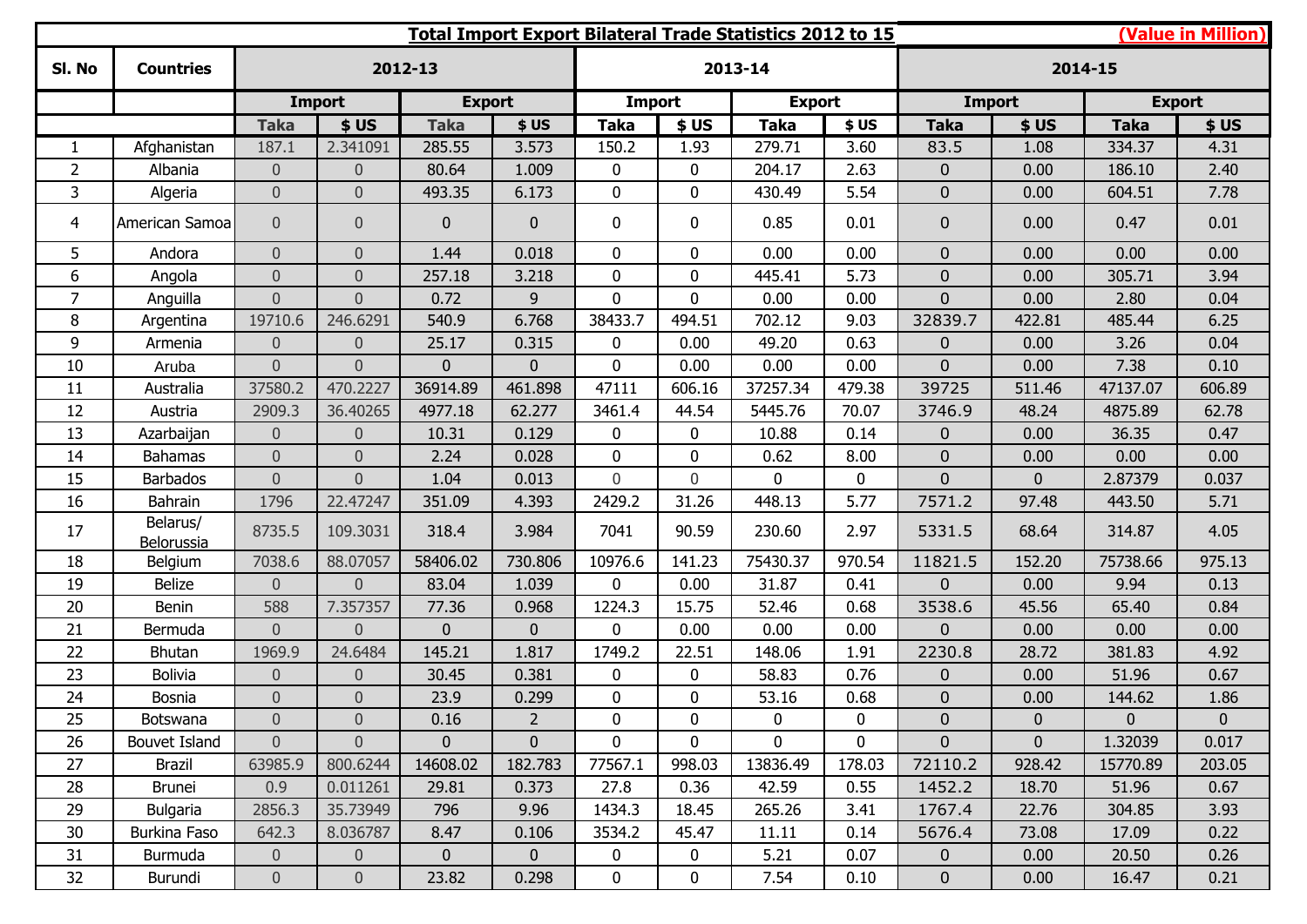|        |                               |                  |                  |                |             |                  |             | Total Import Export Bilateral Trade Statistics 2012 to 15 |              | (Value in Million) |               |                  |                |  |
|--------|-------------------------------|------------------|------------------|----------------|-------------|------------------|-------------|-----------------------------------------------------------|--------------|--------------------|---------------|------------------|----------------|--|
| SI. No | <b>Countries</b>              |                  |                  | 2012-13        |             |                  |             | 2013-14                                                   |              |                    |               | 2014-15          |                |  |
|        |                               |                  | <b>Import</b>    | <b>Export</b>  |             | <b>Import</b>    |             | <b>Export</b>                                             |              |                    | <b>Import</b> |                  | <b>Export</b>  |  |
|        |                               | <b>Taka</b>      | \$US             | <b>Taka</b>    | \$US        | <b>Taka</b>      | \$US        | <b>Taka</b>                                               | \$US         | <b>Taka</b>        | \$US          | <b>Taka</b>      | \$US           |  |
| 33     | Cambodia                      | $\overline{0}$   | $\overline{0}$   | 298.26         | 3.732       | $\mathbf{0}$     | $\mathbf 0$ | 302.95                                                    | 3.90         | $\overline{0}$     | 0.00          | 300.35           | 3.87           |  |
| 34     | Cameroon                      | 831.1            | 10.39915         | 141.38         | 1.769       | 1232.5           | 15.86       | 129.56                                                    | 1.67         | 3377.2             | 43.48         | 487.15           | 6.27           |  |
| 35     | Canada                        | 49017.6          | 613.3333         | 87114          | 1090.015    | 45513            | 585.60      | 85463.40                                                  | 1099.63      | 59385.2            | 764.58        | 79932.68         | 1029.13        |  |
| 36     | Cape verde Isls.              | $\overline{0}$   | $\pmb{0}$        | 2.08           | 0.026       | $\mathbf 0$      | $\mathbf 0$ | 2.18                                                      | 0.03         | $\overline{0}$     | 0.00          | 7.07             | 0.09           |  |
| 37     | Cayman Islands                | $\overline{0}$   | $\overline{0}$   | 0.48           | 6           | 0                | $\mathbf 0$ | 0.00                                                      | 0.00         | $\overline{0}$     | 0.00          | 1.09             | 0.01           |  |
| 38     | Central African<br>Republic   | $\overline{0}$   | $\theta$         | $\overline{0}$ | $\mathbf 0$ | 0                | $\mathbf 0$ | $\mathbf 0$                                               | $\mathbf{0}$ | $\overline{0}$     | $\pmb{0}$     | $\boldsymbol{0}$ | $\overline{0}$ |  |
| 39     | Chad                          | 935.7            | 11.70796         | 9.67           | 0.121       | 2155             | 27.73       | 4.90                                                      | 0.06         | 1589.9             | 20.47         | 1.32             | 0.02           |  |
| 40     | Chile                         | $\overline{0}$   | $\theta$         | 2427.49        | 30.374      | 0                | $\mathbf 0$ | 2770.41                                                   | 35.65        | $\overline{0}$     | 0.00          | 2868.43          | 36.93          |  |
| 41     | China People's<br>Republic of | 505449.9         | 6324.448         | 36612.79       | 458.118     | 586805.4         | 7550.25     | 57994.51                                                  | 746.20       | 639456             | 8232.99       | 61437.28         | 791.00         |  |
| 42     | Colombia                      | $\overline{0}$   | $\theta$         | 1078.2         | 13.491      | 0                | $\mathbf 0$ | 1393.13                                                   | 17.93        | $\overline{0}$     | 0.00          | 892.51           | 11.49          |  |
| 43     | Comoros Isl.                  | $\overline{0}$   | $\overline{0}$   | 14.55          | 0.182       | $\overline{0}$   | $\mathbf 0$ | 6.06                                                      | 0.08         | $\overline{0}$     | 0.00          | 10.41            | 0.13           |  |
| 44     | Congo                         | $\boldsymbol{0}$ | $\theta$         | 81.04          | 1.014       | $\mathbf{0}$     | $\mathbf 0$ | 73.76                                                     | 0.95         | $\overline{0}$     | 0.00          | 120.54           | 1.55           |  |
| 45     | Congo (DPR)                   | $\overline{0}$   | $\mathbf 0$      | 41.24          | 0.516       | $\overline{0}$   | $\mathbf 0$ | 0.00                                                      | 0.00         | $\overline{0}$     | 0.00          | 0.00             | 0.00           |  |
| 46     | Costa Rica                    | $\overline{0}$   | $\overline{0}$   | 86.47          | 1.082       | $\overline{0}$   | $\mathbf 0$ | 90.70                                                     | 1.17         | $\overline{0}$     | 0.00          | 128.85           | 1.66           |  |
| 47     | Croatia                       | 798.4            | 9.98999          | 771.63         | 9.655       | 529.1            | 6.81        | 1201.24                                                   | 15.46        | 1366.7             | 17.60         | 1310.99          | 16.88          |  |
| 48     | Cuba                          | $\overline{0}$   | $\Omega$         | 85.99          | 1.076       | $\mathbf{0}$     | 0.00        | 93.73                                                     | 1.21         | $\overline{0}$     | 0.00          | 95.22            | 1.23           |  |
| 49     | Cyprus                        | 394.4            | 4.934935         | 191.01         | 2.39        | 432.1            | 5.56        | 315.00                                                    | 4.05         | 74.7               | 0.96          | 430.91           | 5.55           |  |
| 50     | Czech Republic<br>of          | 1013             | 12.67518         | 5932.46        | 74.23       | 991.3            | 12.75       | 8712.65                                                   | 112.10       | 2808.5             | 36.16         | 10002.65         | 128.78         |  |
| 51     | Denmark                       | 4945.6           | 61.88188         | 42353.28       | 529.946     | 6739             | 86.71       | 48488.11                                                  | 623.88       | 6729.2             | 86.64         | 51159.05         | 658.67         |  |
| 52     | Djibuti                       | $\overline{0}$   | $\theta$         | 120.92         | 1.513       | 0                | 0.00        | 155.52                                                    | 2.00         | $\overline{0}$     | 0.00          | 214.99           | 2.77           |  |
| 53     | Dominica                      | $\overline{0}$   | $\mathbf 0$      | 10.87          | 0.136       | 0                | 0.00        | 0.00                                                      | 0.00         | $\overline{0}$     | 0.00          | 2.17             | 0.03           |  |
| 54     | Dominican<br>Republic         | 96.1             | 1.202452         | 180.22         | 2.255       | 461.8            | 5.94        | 26.97                                                     | 0.35         | 444.6              | 5.72          | 11.11            | 0.14           |  |
| 55     | Ecuador                       | $\boldsymbol{0}$ | $\overline{0}$   | 82.8           | 1.036       | $\pmb{0}$        | 0.00        | 106.01                                                    | 1.36         | $\pmb{0}$          | 0.00          | 529.40           | 6.82           |  |
| 56     | Egypt                         | 18654            | 233.4084         | 3462.61        | 43.326      | 2931             | 37.71       | 3065.74                                                   | 39.45        | 2929.9             | 37.72         | 2982.53          | 38.40          |  |
| 57     | EL-Salvador                   | $\overline{0}$   | $\overline{0}$   | 87.67          | 1.097       | $\boldsymbol{0}$ | $\mathbf 0$ | 66.76                                                     | 0.86         | $\overline{0}$     | 0.00          | 99.81            | 1.29           |  |
| 58     | Eritrea                       | $\overline{0}$   | $\pmb{0}$        | 2.8            | 0.035       | $\boldsymbol{0}$ | 0           | 5.21                                                      | 0.07         | $\overline{0}$     | 0.00          | 4.97             | 0.06           |  |
| 59     | Estonia                       | $\boldsymbol{0}$ | $\theta$         | 278.12         | 3.48        | 0                | $\mathbf 0$ | 173.86                                                    | 2.24         | $\overline{0}$     | 0.00          | 98.10            | 1.26           |  |
| 60     | Ethiopia                      | $\theta$         | $\boldsymbol{0}$ | 219.54         | 2.747       | $\boldsymbol{0}$ | 0           | 181.94                                                    | 2.34         | $\mathbf 0$        | 0.00          | 188.82           | 2.43           |  |
| 61     | Faeroe Island                 | $\overline{0}$   | $\boldsymbol{0}$ | 2.32           | 0.029       | $\bf{0}$         | $\mathbf 0$ | 6.53                                                      | 0.08         | $\mathbf 0$        | 0.00          | 0.00             | 0.00           |  |
| 62     | Falkland Island               | $\overline{0}$   | $\boldsymbol{0}$ | $\mathbf{0}$   | $\bf{0}$    | $\bf{0}$         | 0           | 0.54                                                      | 7.00         | $\mathbf 0$        | 0.00          | 1.55             | 0.02           |  |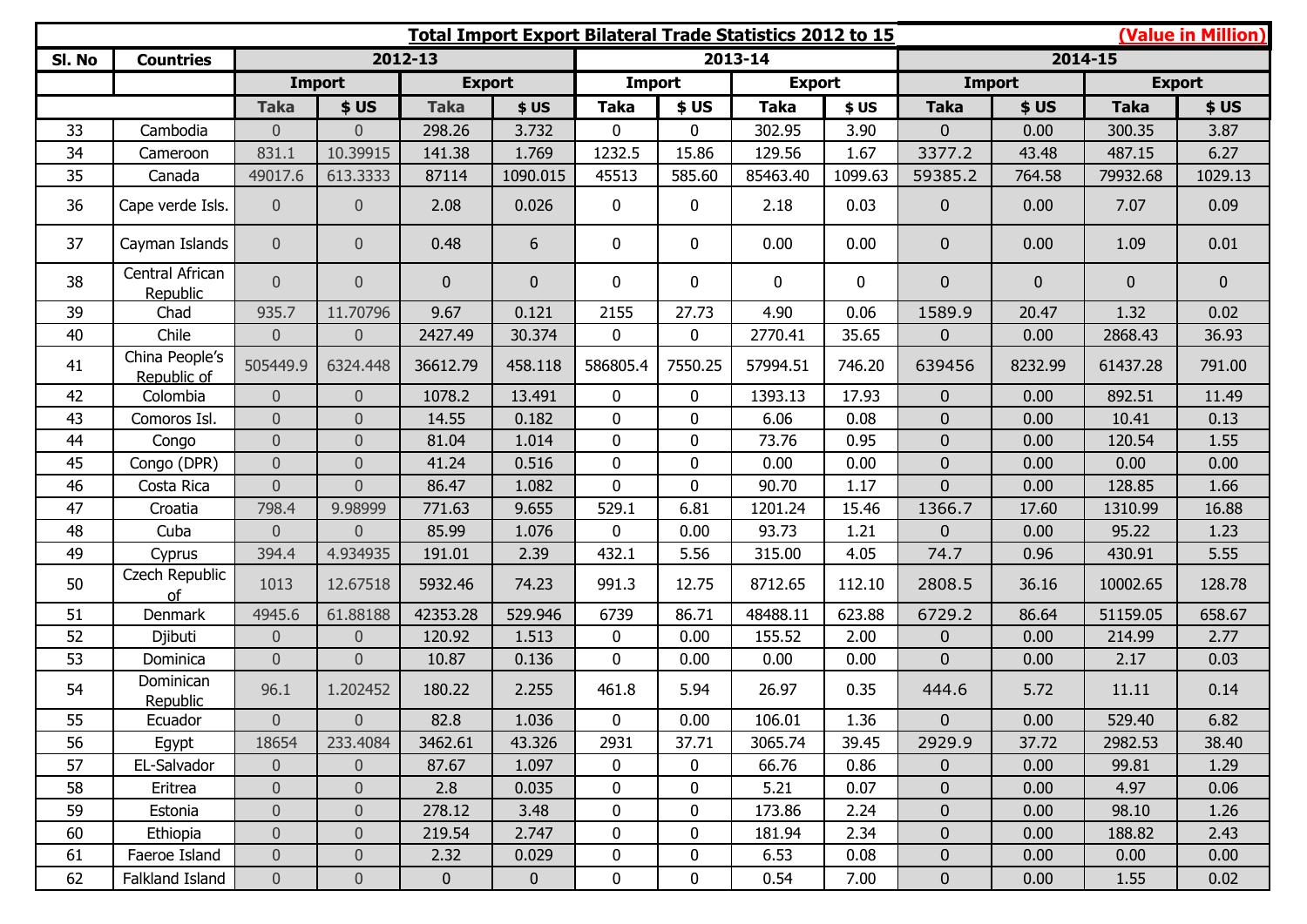| (Value in Million)<br><b>Total Import Export Bilateral Trade Statistics 2012 to 15</b> |                                   |                |                  |                |                |              |              |               |         |                |               |             |             |
|----------------------------------------------------------------------------------------|-----------------------------------|----------------|------------------|----------------|----------------|--------------|--------------|---------------|---------|----------------|---------------|-------------|-------------|
| SI. No                                                                                 | <b>Countries</b>                  |                |                  | 2012-13        |                |              |              | 2013-14       |         |                |               | 2014-15     |             |
|                                                                                        |                                   |                | <b>Import</b>    | <b>Export</b>  |                | Import       |              | <b>Export</b> |         | <b>Import</b>  | <b>Export</b> |             |             |
|                                                                                        |                                   | <b>Taka</b>    | \$US             | <b>Taka</b>    | \$US           | Taka         | \$US         | <b>Taka</b>   | \$US    | <b>Taka</b>    | \$US          | <b>Taka</b> | \$US        |
| 63                                                                                     | Fiji                              | $\overline{0}$ | $\Omega$         | 35.72          | 0.447          | $\mathbf 0$  | $\Omega$     | 45.62         | 0.59    | 0              | 0.00          | 82.56       | 1.06        |
| 64                                                                                     | Finland                           | 6142.4         | 76.85686         | 3270.97        | 40.928         | 9380.6       | 120.70       | 3602.48       | 46.35   | 6921.9         | 89.12         | 2696.70     | 34.72       |
| 65                                                                                     | France                            | 10683.6        | 133.6787         | 120989.85      | 1513.887       | 12058.2      | 155.15       | 130389.06     | 1677.68 | 14285.5        | 183.93        | 135420.52   | 1743.54     |
| 66                                                                                     | French Polynesia                  | $\overline{0}$ | $\overline{0}$   | 14.23          | 0.178          | $\mathbf 0$  | $\mathbf 0$  | 11.74         | 0.15    | $\overline{0}$ | 0.00          | 15.53       | 0.20        |
| 67                                                                                     | Gabon                             | $\overline{0}$ | $\overline{0}$   | $\overline{4}$ | 0.05           | $\mathbf 0$  | 0            | 15.31         | 0.20    | $\overline{0}$ | 0.00          | 3.34        | 0.04        |
| 68                                                                                     | Gambia                            | $\overline{0}$ | $\overline{0}$   | 17.5           | 0.219          | $\mathbf 0$  | 0            | 10.65         | 0.14    | $\overline{0}$ | 0.00          | 14.14       | 0.18        |
| 69                                                                                     | Georgia                           | $\overline{0}$ | $\overline{0}$   | 25.65          | 0.321          | $\mathbf 0$  | $\mathbf{0}$ | 36.30         | 0.47    | $\overline{0}$ | 0.00          | 34.56       | 0.45        |
| 70                                                                                     | Germany                           | 42608.4        | 533.1381         | 316690.75      | 3962.597       | 46144.7      | 593.73       | 366876.48     | 4720.49 | 45880.6        | 590.71        | 365465.00   | 4705.36     |
| 71                                                                                     | Ghana                             | $\overline{0}$ | $\overline{0}$   | 226.49         | 2.834          | $\mathbf 0$  | $\mathbf{0}$ | 177.12        | 2.28    | 0              | 0.00          | 124.51      | 1.60        |
| 72                                                                                     | Gibraltar                         | $\overline{0}$ | $\mathbf 0$      | 0.16           | $\overline{2}$ | $\mathbf 0$  | 0            | 0.00          | 0.00    | $\overline{0}$ | 0.00          | 0.85        | 0.01        |
| 73                                                                                     | Granada                           | $\overline{0}$ | $\overline{0}$   | 1.92           | 0.024          | $\mathbf 0$  | $\mathbf{0}$ | 0.00          | 0.00    | $\overline{0}$ | 0.00          | 0.39        | 0.01        |
| 74                                                                                     | Greece                            | 648.2          | 8.110611         | 2180.62        | 27.285         | 1338.1       | 17.22        | 2121.37       | 27.30   | 1853.8         | 23.87         | 2429.91     | 31.29       |
| 75                                                                                     | Greenland                         | $\overline{0}$ | $\mathbf 0$      | 1.92           | 0.024          | $\mathbf 0$  | 0            | 0.00          | 0.00    | 0              | 0.00          | 0.00        | 0.00        |
| 76                                                                                     | Guadeloupe                        | $\overline{0}$ | $\overline{0}$   | 25.01          | 0.313          | $\mathbf 0$  | $\mathbf{0}$ | 5.91          | 0.08    | $\overline{0}$ | 0.00          | 0.00        | 0.00        |
| 77                                                                                     | Guam                              | $\Omega$       | $\Omega$         | 3.44           | 0.043          | $\mathbf{0}$ | $\Omega$     | 0.39          | 5.00    | $\overline{0}$ | 0.00          | 0.00        | 0.00        |
| 78                                                                                     | Guatemala                         | 3483.8         | 43.59109         | 43.4           | 0.543          | 1515.6       | 19.50        | 59.61         | 0.77    | 1159           | 14.92         | 57.55       | 0.74        |
| 79                                                                                     | Guinea                            | $\overline{0}$ | $\overline{0}$   | 86.95          | 1.088          | $\mathbf 0$  | 0            | 55.41         | 0.71    | 0              | 0.00          | 76.19       | 0.98        |
| 80                                                                                     | Guinea Bisau                      | $\overline{0}$ | $\overline{0}$   | 89.51          | 1.12           | $\mathbf 0$  | 0            | 76.48         | 0.98    | $\overline{0}$ | 0.00          | 84.35       | 1.09        |
| 81                                                                                     | Guyana                            | $\overline{0}$ | $\overline{0}$   | 6.47           | 0.081          | $\mathbf 0$  | 0            | 4.66          | 0.06    | $\overline{0}$ | 0.00          | 12.27       | 0.16        |
| 82                                                                                     | Haiti                             | $\overline{0}$ | $\overline{0}$   | 13.03          | 0.163          | $\mathbf{0}$ | 0.00         | 61.94         | 0.80    | $\overline{0}$ | 0.00          | 18.10       | 0.23        |
| 83                                                                                     | Head Island &<br>Micdonala Island | $\overline{0}$ | $\boldsymbol{0}$ | 2.8            | 0.035          | $\mathbf 0$  | $\mathbf 0$  | $\mathbf 0$   | 0       | 0              | $\pmb{0}$     | $\pmb{0}$   | $\mathbf 0$ |
| 84                                                                                     | Hondurus                          | $\overline{0}$ | $\overline{0}$   | 20.3           | 0.254          | $\mathbf 0$  | 0.00         | 28.60         | 0.37    | $\overline{0}$ | 0.00          | 84.97       | 1.09        |
| 85                                                                                     | Hongkong                          | 48846.2        | 611.1887         | 27581.51       | 345.114        | 59223        | 762.00       | 21801.31      | 280.51  | 66203.8        | 852.37        | 19196.61    | 247.16      |
| 86                                                                                     | Hungary                           | 426.4          | 5.335335         | 439.32         | 5.497          | 368          | 4.73         | 852.51        | 10.97   | 586.7          | 7.55          | 632.70      | 8.15        |
| 87                                                                                     | Iceland                           | 35.4           | 0.442943         | 170.71         | 2.136          | 468.4        | 6.03         | 74.61         | 0.96    | 22.5           | 0.29          | 88.54       | 1.14        |
| 88                                                                                     | India                             | 381598.5       | 4774.756         | 45071.68       | 563.96         | 469125.6     | 6036.10      | 35489.52      | 456.63  | 452668.2       | 5828.10       | 40944.83    | 527.16      |
| 89                                                                                     | Indonesia                         | 84254          | 1054.229         | 4061.69        | 50.822         | 85819.7      | 1104.22      | 4393.36       | 56.53   | 108535.7       | 1397.40       | 3067.11     | 39.49       |
| 90                                                                                     | Iran, Islamic<br>Republic of      | 574.6          | 7.18969          | 6026.93        | 75.412         | 608.3        | 7.83         | 4648.04       | 59.81   | 16.5           | 0.21          | 3870.61     | 49.83       |
| 91                                                                                     | Iraq                              | 212.1          | 2.653904         | 96.94          | 1.213          | 1587.3       | 20.42        | 31.17         | 0.40    | 170.4          | 2.19          | 68.97       | 0.89        |
| 92                                                                                     | Ireland                           | 1744.5         | 21.82808         | 16689.77       | 208.831        | 1535.8       | 19.76        | 17584.15      | 226.25  | 1393.2         | 17.94         | 18105.27    | 233.11      |
| 93                                                                                     | Israel                            | $\overline{0}$ | $\overline{0}$   | 1.84           | 0.023          | $\mathbf 0$  | 0.00         | 0.23          | 3.00    | $\overline{0}$ | 0.00          | 3.65        | 0.05        |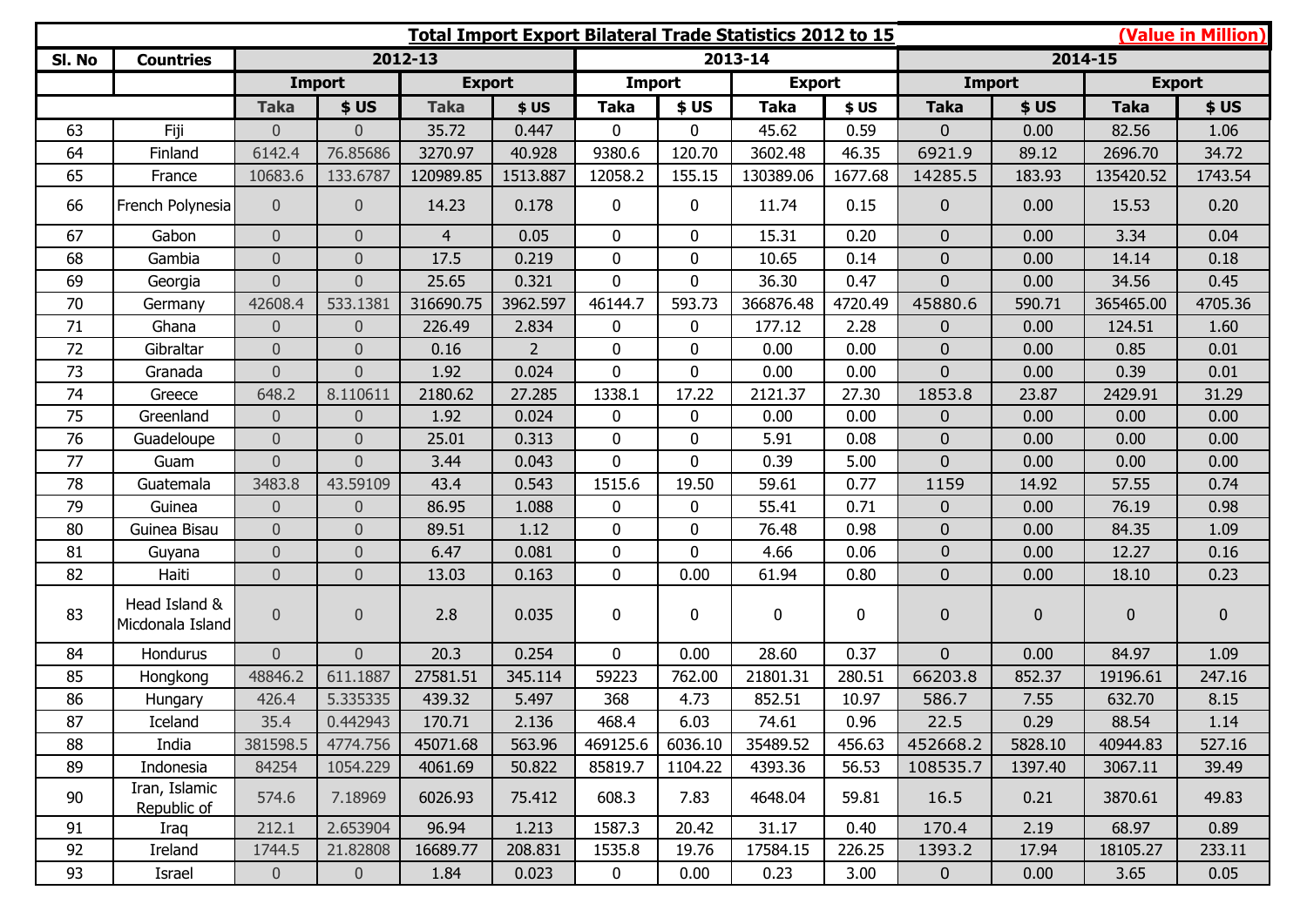| <b>Total Import Export Bilateral Trade Statistics 2012 to 15</b> |                                  |                |                |               |          |                  |              |               |         |                |         |               | (Value in Million) |
|------------------------------------------------------------------|----------------------------------|----------------|----------------|---------------|----------|------------------|--------------|---------------|---------|----------------|---------|---------------|--------------------|
| SI. No                                                           | <b>Countries</b>                 |                |                | 2012-13       |          |                  |              | 2013-14       |         |                |         | 2014-15       |                    |
|                                                                  |                                  |                | Import         | <b>Export</b> |          | <b>Import</b>    |              | <b>Export</b> |         | <b>Import</b>  |         | <b>Export</b> |                    |
|                                                                  |                                  | <b>Taka</b>    | \$US           | <b>Taka</b>   | \$US     | <b>Taka</b>      | \$US         | <b>Taka</b>   | \$US    | <b>Taka</b>    | \$US    | <b>Taka</b>   | \$US               |
| 94                                                               | Italy                            | 19961.3        | 249.766        | 82845.39      | 1036.604 | 22356.8          | 287.66       | 103553.20     | 1332.39 | 28420.9        | 365.92  | 107366.97     | 1382.35            |
| 95                                                               | Ivory cost                       | 362.1          | 4.530781       | 905.25        | 11.327   | 2169.8           | 27.92        | 747.59        | 9.62    | 4252.1         | 54.75   | 739.26        | 9.52               |
| 96                                                               | Jamaica                          | $\overline{0}$ | $\overline{0}$ | 13.43         | 0.168    | 0                | 0.00         | 15.47         | 0.20    | $\overline{0}$ | 0.00    | 49.32         | 0.64               |
| 97                                                               | Japan                            | 94390.2        | 1181.059       | 59961.02      | 750.263  | 100369.9         | 1291.43      | 67000.47      | 862.08  | 118378.6       | 1524.12 | 71085.06      | 915.22             |
| 98                                                               | Jordan                           | 1663.3         | 20.81206       | 486.07        | 6.082    | 385.1            | 4.95         | 448.60        | 5.77    | 740.7          | 9.54    | 635.19        | 8.18               |
| 99                                                               | Kazakhstan                       | 1167.1         | 14.60335       | 44.84         | 0.561    | 2044.2           | 26.30        | 121.71        | 1.57    | 206.1          | 2.65    | 193.71        | 2.49               |
| 100                                                              | Kenya                            | 366.9          | 4.590841       | 566.31        | 7.086    | 305              | 3.92         | 699.01        | 8.99    | 259.3          | 3.34    | 704.31        | 9.07               |
| 101                                                              | Kiribati                         | $\overline{0}$ | $\overline{0}$ | 9.83          | 0.123    | $\mathbf{0}$     | 0.00         | 0.00          | 0.00    | $\overline{0}$ | 0.00    | 1.86          | 0.02               |
| 102                                                              | Korea, D.P.R.                    | 1117.6         | 13.98398       | 15.34         | 0.192    | 4039.2           | 51.97        | 17.56         | 0.23    | 2959.6         | 38.10   | 21.90         | 0.28               |
| 103                                                              | Korea, Republic<br>of (S. Korea) | 103663.1       | 1297.086       | 20019.08      | 250.489  | 93182.2          | 1198.95      | 26798.87      | 344.81  | 94977.6        | 1222.84 | 20895.33      | 269.03             |
| 104                                                              | Kuwait                           | 77665.6        | 971.7918       | 1663.53       | 20.815   | 81323.1          | 1046.36      | 2004.71       | 25.79   | 66767.9        | 859.64  | 1330.49       | 17.13              |
| 105                                                              | Kyrgizstan                       | $\overline{0}$ | $\pmb{0}$      | 22.78         | 0.285    | $\boldsymbol{0}$ | 0            | 16.24         | 0.21    | 0              | 0.00    | 30.91         | 0.40               |
| 106                                                              | Laos<br>P.D.Republic of          | 221            | 2.765265       | 9.83          | 0.123    | 284.5            | 3.66         | 8.70          | 0.11    | 40.9           | 0.53    | 13.83         | 0.18               |
| 107                                                              | Latvia                           | 26.1           | 0.326577       | 358.68        | 4.488    | 166.4            | 2.14         | 340.34        | 4.38    | 80.2           | 1.03    | 438.68        | 5.65               |
| 108                                                              | Lebanon                          | 1295.5         | 16.20996       | 649.35        | 8.125    | 1958.1           | 25.19        | 917.02        | 11.80   | 2304.7         | 29.67   | 987.42        | 12.71              |
| 109                                                              | Lesotho                          | $\overline{0}$ | $\overline{0}$ | 0.64          | 8        | 0                | $\mathbf 0$  | 5.67          | 0.07    | 0              | 0.00    | 1.86          | 0.02               |
| 110                                                              | Liberia                          | $\overline{0}$ | $\overline{0}$ | 164.8         | 2.062    | $\mathbf{0}$     | 0            | 85.26         | 1.10    | $\overline{0}$ | 0.00    | 96.93         | 1.25               |
| 111                                                              | Libya                            | $\overline{0}$ | $\overline{0}$ | 240.32        | 3.007    | $\mathbf 0$      | $\mathbf{0}$ | 279.64        | 3.60    | $\overline{0}$ | 0.00    | 116.43        | 1.50               |
| 112                                                              | Lithunia                         | $\overline{0}$ | $\overline{0}$ | 438.28        | 5.484    | $\mathbf 0$      | $\mathbf 0$  | 232.31        | 2.99    | $\overline{0}$ | 0.00    | 218.56        | 2.81               |
| 113                                                              | Local Sale                       | $\theta$       | $\overline{0}$ | 44421.13      | 555.82   | $\overline{0}$   | $\mathbf 0$  | 35753.76      | 460.03  | $\overline{0}$ | 0.00    | 32981.09      | 424.63             |
| 114                                                              | Luxemburg                        | 9.9            | 0.123874       | 0.24          | 3        | 451.3            | 5.81         | 0.08          | 1.00    | 362.2          | 4.66    | 0.00          | 0.00               |
| 115                                                              | Macau                            | 498.5          | 6.237487       | 3.12          | 0.039    | 965.8            | 12.43        | 24.48         | 0.32    | 1532.2         | 19.73   | 40.62         | 0.52               |
| 116                                                              | Macedonia                        | $\overline{0}$ | $\overline{0}$ | $\mathbf{0}$  | 0        | 0                | $\mathbf 0$  | 9.40          | 0.12    | $\overline{0}$ | 0.00    | 0.78          | 0.01               |
| 117                                                              | Madagascar                       | 19.7           | 0.246496       | 32.93         | 0.412    | 173.4            | 2.23         | 26.97         | 0.35    | 154.4          | 1.99    | 26.10         | 0.34               |
| 118                                                              | Malawi                           | 839.2          | 10.5005        | 15.9          | 0.199    | 279.2            | 3.59         | 63.26         | 0.81    | 514            | 6.62    | 4.97          | 0.06               |
| 119                                                              | Malaysia                         | 152402.9       | 1906.943       | 8000.95       | 100.112  | 161980.6         | 2084.16      | 10542.56      | 135.65  | 100929.8       | 1299.47 | 10881.18      | 140.10             |
| 120                                                              | Maldives                         | 52.4           | 0.655656       | 122.52        | 1.533    | 35.1             | 0.45         | 132.67        | 1.71    | 90             | 1.16    | 438.21        | 5.64               |
| 121                                                              | Mali                             | 2481.9         | 31.0548        | 7.59          | 0.095    | 3615.5           | 46.52        | 13.45         | 0.17    | 5406.8         | 69.61   | 873.01        | 11.24              |
| 122                                                              | Malta                            | 133.2          | 1.666667       | 69.45         | 0.869    | 600              | 7.72         | 195.54        | 2.52    | 419.6          | 5.40    | 360.70        | 4.64               |
| 123                                                              | Marshal Island                   | $\overline{0}$ | $\overline{0}$ | 1.52          | 0.019    | $\boldsymbol{0}$ | $\mathbf 0$  | 3.11          | 0.04    | $\mathbf{0}$   | 0.00    | 1.32          | 0.02               |
| 124                                                              | Martinique                       | $\overline{0}$ | $\overline{0}$ | 10.39         | 0.13     | $\mathbf 0$      | 0            | 0.00          | 0.00    | $\overline{0}$ | 0.00    | 0.00          | 0.00               |
| 125                                                              | Mauritania                       | $\theta$       | $\overline{0}$ | 59.7          | 0.747    | $\bf{0}$         | 0            | 114.48        | 1.47    | $\overline{0}$ | 0.00    | 63.92         | 0.82               |
| 126                                                              | <b>Mauritius</b>                 | $\overline{0}$ | $\pmb{0}$      | 298.34        | 3.733    | $\mathbf 0$      | $\mathbf 0$  | 368.86        | 4.75    | $\overline{0}$ | 0.00    | 306.87        | 3.95               |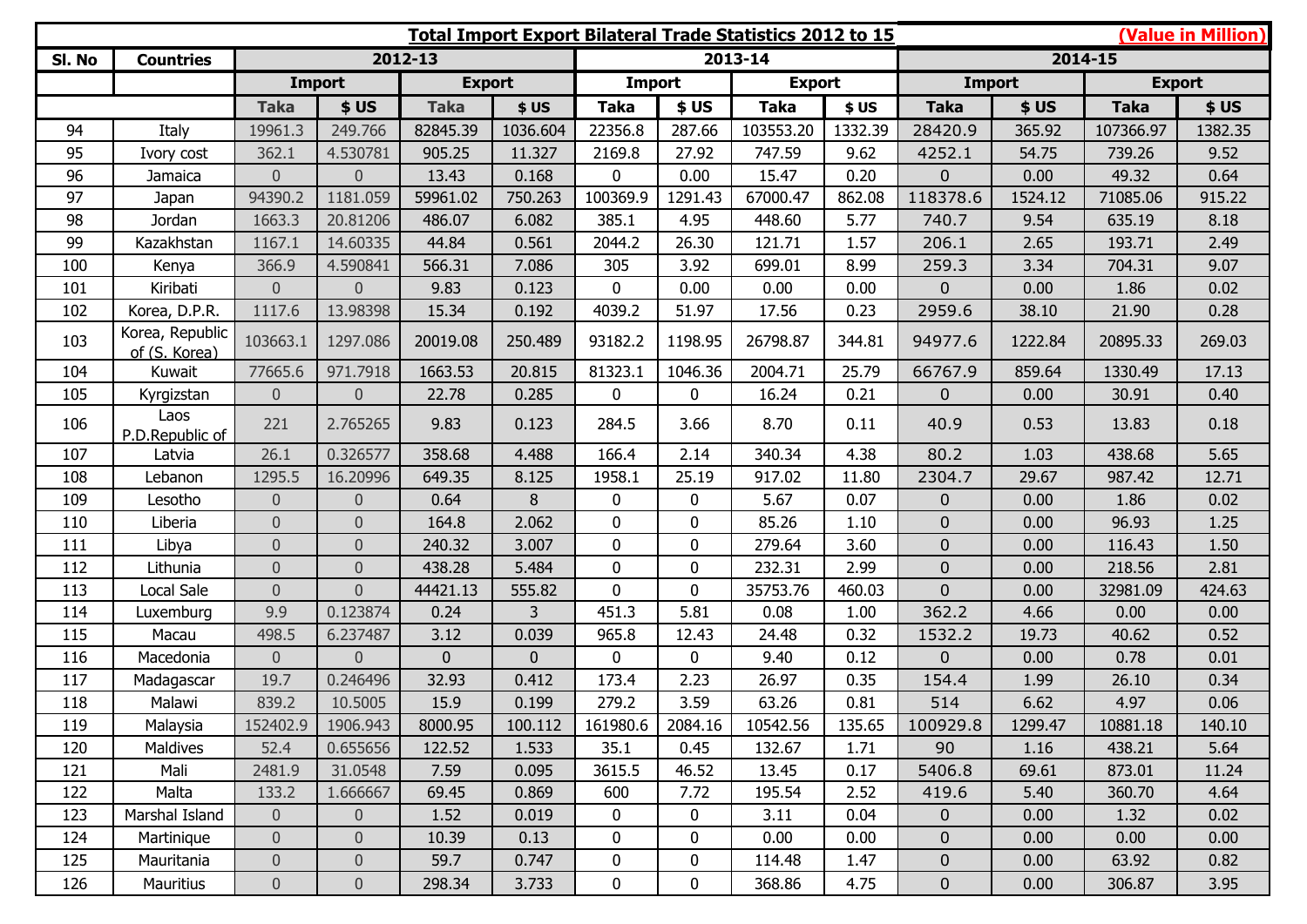|        |                          |                |                  |                | <b>(Value in Million)</b><br>Total Import Export Bilateral Trade Statistics 2012 to 15 |               |              |               |             |                |               |              |                |
|--------|--------------------------|----------------|------------------|----------------|----------------------------------------------------------------------------------------|---------------|--------------|---------------|-------------|----------------|---------------|--------------|----------------|
| SI. No | <b>Countries</b>         |                |                  | 2012-13        |                                                                                        |               |              | 2013-14       |             |                | 2014-15       |              |                |
|        |                          |                | <b>Import</b>    | <b>Export</b>  |                                                                                        | <b>Import</b> |              | <b>Export</b> |             |                | <b>Import</b> |              | <b>Export</b>  |
|        |                          | <b>Taka</b>    | \$US             | <b>Taka</b>    | \$US                                                                                   | <b>Taka</b>   | \$US         | <b>Taka</b>   | \$US        | <b>Taka</b>    | \$US          | <b>Taka</b>  | \$US           |
| 127    | Mayatto                  | $\overline{0}$ | $\overline{0}$   | 5.27           | 0.066                                                                                  | $\mathbf{0}$  | 0            | 9.72          | 0.13        | $\overline{0}$ | 0.00          | 26.17        | 0.34           |
| 128    | Mecedonia                | $\overline{0}$ | $\overline{0}$   | 1.84           | 0.023                                                                                  | $\mathbf{0}$  | $\Omega$     | 0.00          | 0.00        | 0              | 0.00          | 0.00         | 0.00           |
| 129    | Mexico                   | 413.7          | 5.176426         | 9608.62        | 120.228                                                                                | 463.4         | 5.96         | 10296.73      | 132.49      | 554.6          | 7.14          | 10742.85     | 138.31         |
| 130    | Micronesia               | $\overline{0}$ | $\overline{0}$   | 0.16           | $\overline{2}$                                                                         | 0             | 0            | 0.39          | 5.00        | $\mathbf{0}$   | 0.00          | 0.16         | 0.00           |
| 131    | Moldova Rep.             | $\overline{0}$ | $\overline{0}$   | 67.61          | 0.846                                                                                  | $\mathbf{0}$  | 0            | 48.11         | 0.62        | 0              | 0.00          | 55.38        | 0.71           |
| 132    | Moldovia                 | 42.6           | 0.533033         | $\overline{0}$ | $\mathbf 0$                                                                            | $\mathbf{1}$  | 0.01         | 0.00          | 0.00        | 21.3           | 0.27          | 0.00         | 0.00           |
| 133    | Monaco                   | $\overline{0}$ | $\boldsymbol{0}$ | 7.43           | 0.093                                                                                  | 0             | $\mathbf{0}$ | 0.93          | 0.01        | $\Omega$       | 0.00          | 0.54         | 0.01           |
| 134    | Mongolia                 | $\overline{0}$ | $\overline{0}$   | 24.86          | 0.311                                                                                  | $\mathbf{0}$  | $\mathbf{0}$ | 21.84         | 0.28        | $\overline{0}$ | 0.00          | 41.09        | 0.53           |
| 135    | Montserrat               | $\overline{0}$ | $\overline{0}$   | $\overline{0}$ | $\mathbf 0$                                                                            | 0             | 0            | 0.00          | 0.00        | 0              | 0.00          | 0.00         | 0.00           |
| 136    | Morocco                  | 11852.2        | 148.3008         | 353.81         | 4.427                                                                                  | 9493.4        | 122.15       | 318.50        | 4.10        | 14024          | 180.56        | 388.82       | 5.01           |
| 137    | Mozambique               | 513.6          | 6.426426         | 114.21         | 1.429                                                                                  | 512.2         | 6.59         | 59.46         | 0.77        | 579.3          | 7.46          | 52.19        | 0.67           |
| 138    | Myanmar                  | 6710.2         | 83.96146         | 1092.59        | 13.671                                                                                 | 7163.2        | 92.17        | 1251.06       | 16.10       | 2445.4         | 31.48         | 2003.73      | 25.80          |
| 139    | Namibia                  | $\overline{0}$ | $\overline{0}$   | 6.87           | 0.086                                                                                  | 0             | 0            | 22.62         | 0.29        | $\overline{0}$ | 0.00          | 9.55         | 0.12           |
| 140    | Nauru                    | $\Omega$       | $\Omega$         | 0.72           | 9                                                                                      | 0             | $\Omega$     | 0.16          | 2.00        | $\Omega$       | 0.00          | 0.00         | 0.00           |
| 141    | Nepal                    | 2878.1         | 36.01226         | 2110.45        | 26.407                                                                                 | 1672.9        | 21.52        | 1063.75       | 13.69       | 935.1          | 12.04         | 1945.79      | 25.05          |
| 142    | <b>Neth Antilies</b>     | $\overline{0}$ | $\overline{0}$   | 12.63          | 0.158                                                                                  | 0             | 0.00         | 44.69         | 0.58        | 0              | 0.00          | 2.56         | 0.03           |
| 143    | Netherlands              | 10943.7        | 136.9332         | 56940.28       | 712.466                                                                                | 14672.3       | 188.78       | 66694.02      | 858.13      | 10990.1        | 141.50        | 65269.36     | 840.34         |
| 144    | New caledonia            | $\overline{0}$ | $\overline{0}$   | $\overline{0}$ | $\mathbf{0}$                                                                           | $\mathbf{0}$  | 0.00         | 0.00          | 0.00        | 0              | 0.00          | 0.00         | 0.00           |
| 145    | New Zealand              | 7575.2         | 94.78478         | 3265.85        | 40.864                                                                                 | 7490.8        | 96.38        | 3159.24       | 40.65       | 13685.2        | 176.20        | 3882.49      | 49.99          |
| 146    | Nicaragua                | $\overline{0}$ | $\theta$         | 111.25         | 1.392                                                                                  | 0             | 0.00         | 35.05         | 0.45        | $\overline{0}$ | 0.00          | 75.96        | 0.98           |
| 147    | Niger                    | $\overline{0}$ | $\overline{0}$   | 6.31           | 0.079                                                                                  | 0             | 0.00         | 17.02         | 0.22        | $\Omega$       | 0.00          | 21.59        | 0.28           |
| 148    | Nigeria                  | 541.7          | 6.778028         | 522.2          | 6.534                                                                                  | 380.3         | 4.89         | 260.91        | 3.36        | 306.9          | 3.95          | 188.97       | 2.43           |
| 149    | Norway                   | 3319.8         | 41.53904         | 9053.9         | 113.287                                                                                | 6684.8        | 86.01        | 9422.07       | 121.23      | 1524.7         | 19.63         | 10283.59     | 132.40         |
| 150    | Oman                     | 2476.7         | 30.98974         | 802.16         | 10.037                                                                                 | 3781.9        | 48.66        | 1190.44       | 15.32       | 3696.3         | 47.59         | 1299.03      | 16.73          |
| 151    | Pakistan                 | 39151.9        | 489.8886         | 5490.58        | 68.701                                                                                 | 41184.9       | 529.91       | 4355.20       | 56.04       | 37422.8        | 481.82        | 4471.54      | 57.57          |
| 152    | Palau                    | $\overline{0}$ | $\theta$         | $\overline{0}$ | $\mathbf 0$                                                                            | 0             | 0            | 2.72          | 0.04        | $\mathbf{0}$   | 0.00          | 3.34         | 0.04           |
| 153    | Palestinian<br>Territory | $\overline{0}$ | $\overline{0}$   | $\overline{0}$ | $\mathbf 0$                                                                            | 0             | $\mathbf 0$  | 2.33          | 0.03        | $\mathbf{0}$   | 0.00          | 0.00         | 0.00           |
| 154    | Panama                   | 64.4           | 0.805806         | 1276.4         | 15.971                                                                                 | 442.4         | 5.69         | 1149.01       | 14.78       | 579.2          | 7.46          | 1452.58      | 18.70          |
| 155    | Papua New<br>Guinea      | 3.9            | 0.048799         | $\mathbf{0}$   | $\pmb{0}$                                                                              | 98            | 1.26         | $\mathbf 0$   | $\mathbf 0$ | 171.3          | 2.20548474    | $\mathbf{0}$ | $\overline{0}$ |
| 156    | Paraguay                 | 3359.1         | 42.03078         | 66.41          | 0.831                                                                                  | 8699.4        | 111.93       | 104.22        | 1.34        | 4731.4         | 60.92         | 113.55       | 1.46           |
| 157    | Peru                     | 170.5          | 2.133383         | 713.69         | 8.93                                                                                   | 455.5         | 5.86         | 1138.21       | 14.65       | 518.6          | 6.68          | 1455.69      | 18.74          |
| 158    | Philippines              | 1625.8         | 20.34284         | 1607.91        | 20.119                                                                                 | 6072.6        | 78.13        | 1501.32       | 19.32       | 9681.7         | 124.65        | 2286.45      | 29.44          |
| 159    | Pitcairn                 | $\overline{0}$ | $\overline{0}$   | 0.32           | $\overline{4}$                                                                         | $\mathbf 0$   | $\mathbf 0$  | 0.00          | 0.00        | $\mathbf 0$    | 0.00          | 0.00         | 0.00           |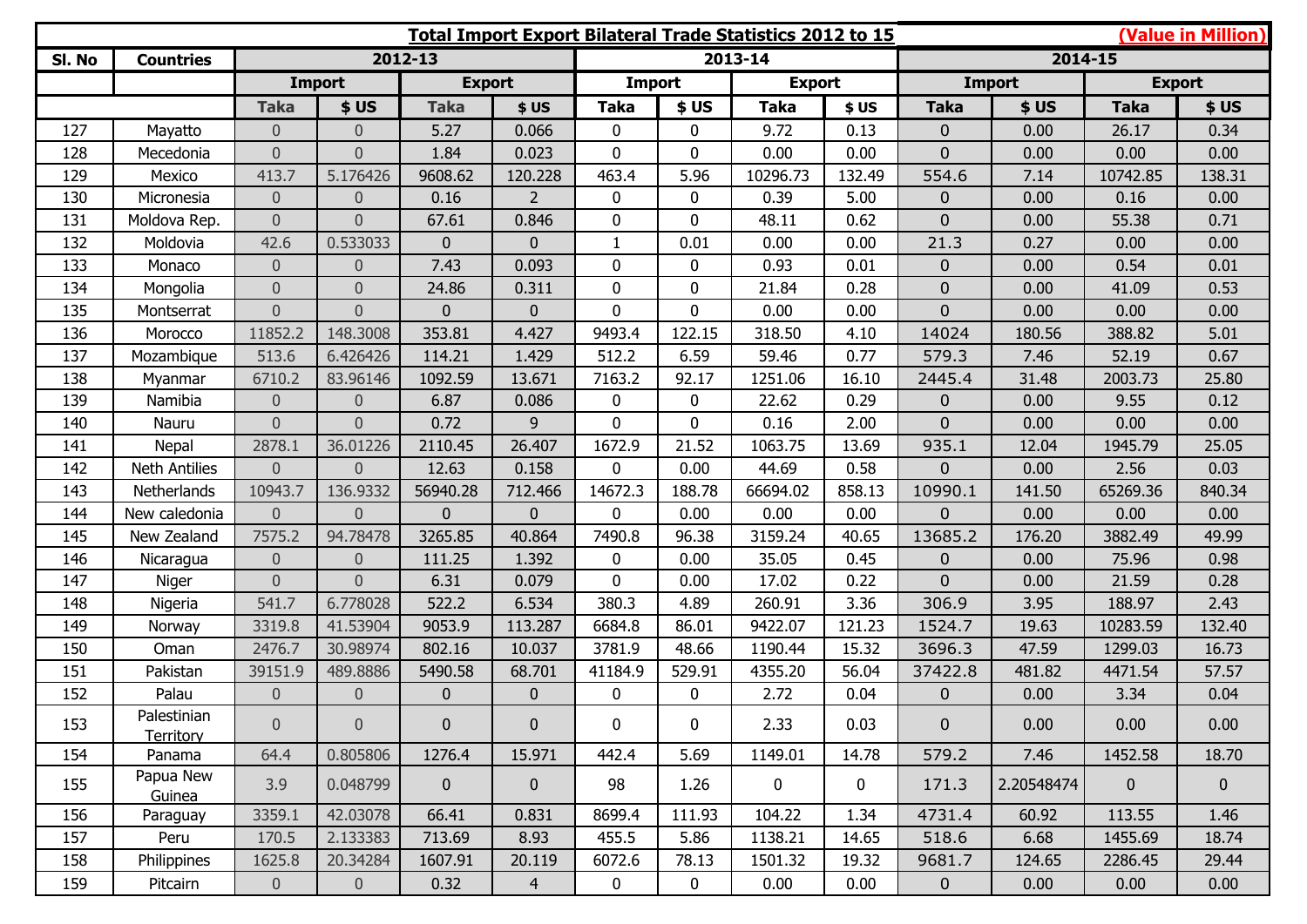| (Value in Million)<br><b>Total Import Export Bilateral Trade Statistics 2012 to 15</b> |                               |                |                  |                |                |                |                |               |          |                |                |               |                |
|----------------------------------------------------------------------------------------|-------------------------------|----------------|------------------|----------------|----------------|----------------|----------------|---------------|----------|----------------|----------------|---------------|----------------|
| SI. No                                                                                 | <b>Countries</b>              |                |                  | 2012-13        |                |                |                | 2013-14       |          |                |                | 2014-15       |                |
|                                                                                        |                               |                | <b>Import</b>    | <b>Export</b>  |                | Import         |                | <b>Export</b> |          | <b>Import</b>  |                | <b>Export</b> |                |
|                                                                                        |                               | <b>Taka</b>    | \$US             | <b>Taka</b>    | \$US           | <b>Taka</b>    | \$US           | <b>Taka</b>   | \$US     | <b>Taka</b>    | \$US           | <b>Taka</b>   | \$US           |
| 160                                                                                    | <b>PNG</b>                    | $\overline{0}$ | $\overline{0}$   | 149.85         | 1.875          | $\mathbf 0$    | 0              | 127.69        | 1.64     | 0              | 0.00           | 121.01        | 1.56           |
| 161                                                                                    | Poland                        | 4237.6         | 53.02302         | 34370.56       | 430.062        | 4411.4         | 56.76          | 43570.38      | 560.61   | 3066.6         | 39.48          | 46162.54      | 594.34         |
| 162                                                                                    | Portugal                      | 1035.6         | 12.95796         | 3297.18        | 41.256         | 491.8          | 6.33           | 4452.11       | 57.28    | 630            | 8.11           | 4126.61       | 53.13          |
| 163                                                                                    | Puerto Rico                   | $\overline{0}$ | $\overline{0}$   | 55.06          | 0.689          | 0              | 0.00           | 23.70         | 0.31     | $\overline{0}$ | 0.00           | 0.00          | 0.00           |
| 164                                                                                    | Qatar                         | 12320          | 154.1542         | 1082.92        | 13.55          | 15990          | 205.74         | 1390.10       | 17.89    | 22702.2        | 292.29         | 1321.09       | 17.01          |
| 165                                                                                    | Reunion                       | $\overline{0}$ | $\overline{0}$   | 0.16           | $\overline{2}$ | 0              | 0.00           | 27.28         | 0.35     | $\overline{0}$ | 0.00           | 0.23          | 0.00           |
| 166                                                                                    | Romania                       | 408.4          | 5.11011          | 978.38         | 12.242         | 1179.7         | 15.18          | 1047.74       | 13.48    | 992.2          | 12.77          | 1295.92       | 16.69          |
| 167                                                                                    | Russia                        | 26926.6        | 336.9194         | 16646.7        | 208.292        | 22260.7        | 286.42         | 22022.20      | 283.35   | 17537.4        | 225.79         | 22879.02      | 294.57         |
| 168                                                                                    | Rwanda                        | $\mathbf 0$    | $\overline{0}$   | 22.46          | 0.281          | 0              | 0              | 26.81         | 0.35     | $\overline{0}$ | 0.00           | 14.76         | 0.19           |
| 169                                                                                    | Saint Kitts &<br><b>Nevis</b> | $\overline{0}$ | $\theta$         | $\overline{0}$ | $\mathbf{0}$   | 0              | 0              | 0.00          | 0.00     | $\overline{0}$ | 0.00           | 4.04          | 0.05           |
| 170                                                                                    | Saint Lucia                   | $\overline{0}$ | $\overline{0}$   | 5.11           | 0.064          | $\overline{0}$ | $\overline{0}$ | $\mathbf{0}$  | 0        | $\overline{0}$ | $\overline{0}$ | 10.01943      | 0.129          |
| 171                                                                                    | Sao Tome<br>Principe          | $\overline{0}$ | $\theta$         | $\overline{0}$ | $\mathbf{0}$   | 0              | 0              | $\mathbf 0$   | 0        | $\overline{0}$ | $\mathbf{0}$   | $\mathbf 0$   | $\overline{0}$ |
| 172                                                                                    | Samoa                         | $\overline{0}$ | $\mathbf 0$      | 1.36           | 0.017          | 0              | 0              | $\mathbf{0}$  | 0        | $\overline{0}$ | $\mathbf{0}$   | $\mathbf 0$   | $\overline{0}$ |
| 173                                                                                    | Sao Tome Prn                  | $\overline{0}$ | $\overline{0}$   | $\overline{0}$ | $\overline{0}$ | $\overline{0}$ | $\overline{0}$ | 1.48          | 0.02     | $\overline{0}$ | 0.00           | 0.00          | 0.00           |
| 174                                                                                    | Saudi Arabia                  | 69101.8        | 864.6371         | 13516.63       | 169.127        | 62778.4        | 807.75         | 14576.00      | 187.55   | 64392.4        | 829.05         | 14471.32      | 186.32         |
| 175                                                                                    | Senegal                       | $\overline{0}$ | $\mathbf 0$      | 86.31          | 1.08           | 0              | 0.00           | 92.33         | 1.19     | $\overline{0}$ | 0.00           | 102.91        | 1.33           |
| 176                                                                                    | Serbia                        | $\overline{0}$ | $\overline{0}$   | $\overline{0}$ | $\mathbf{0}$   | $\overline{0}$ | 0.00           | 0.00          | 0.00     | $\overline{0}$ | 0.00           | 227.65        | 2.93           |
| 177                                                                                    | Servia<br><b>Montinigro</b>   | 32.4           | 0.405405         | $\overline{0}$ | $\mathbf{0}$   | 2496.3         | 32.12          | $\mathbf 0$   | 0        | $\mathbf{0}$   | $\mathbf{0}$   | $\mathbf 0$   | $\overline{0}$ |
| 178                                                                                    | Seychelles                    | $\overline{0}$ | $\overline{0}$   | 9.99           | 0.125          | $\mathbf 0$    | 0              | $\mathbf{0}$  | $\Omega$ | $\overline{0}$ | $\mathbf{0}$   | 40.77675      | 0.525          |
| 179                                                                                    | Sierra Leone                  | $\overline{0}$ | $\Omega$         | 98.14          | 1.228          | $\overline{0}$ | $\Omega$       | 32.88         | 0.42     | $\overline{0}$ | 0.00           | 112.78        | 1.45           |
| 180                                                                                    | Singapore                     | 113619.8       | 1421.669         | 12467.44       | 155.999        | 187097.1       | 2407.32        | 10559.19      | 135.86   | 170705.3       | 2197.83        | 11919.47      | 153.46         |
| 181                                                                                    | Slovak, Republic<br>of        | 28.9           | 0.361612         | 5767.83        | 72.17          | 378.3          | 4.87           | 5928.79       | 76.28    | 689.1          | 8.87           | 5541.44       | 71.35          |
| 182                                                                                    | Slovenia                      | $\mathbf 0$    | $\overline{0}$   | 1484.59        | 18.576         | 0              | 0              | 2257.69       | 29.05    | 0              | 0.00           | 2799.15       | 36.04          |
| 183                                                                                    | Solomon Isl.                  | $\overline{0}$ | $\Omega$         | 9.75           | 0.122          | $\overline{0}$ | 0              | 13.83         | 0.18     | $\overline{0}$ | 0.00           | 13.83         | 0.18           |
| 184                                                                                    | Somalia                       | $\overline{0}$ | $\overline{0}$   | 369.79         | 4.627          | 0              | 0.00           | 455.21        | 5.86     | $\overline{0}$ | 0.00           | 708.27        | 9.12           |
| 185                                                                                    | South Africa                  | 3287.4         | 41.13363         | 5254.18        | 65.743         | 4244.9         | 54.62          | 4432.53       | 57.03    | 7107.2         | 91.51          | 6424.71       | 82.72          |
| 186                                                                                    | South Goergia                 | $\overline{0}$ | $\boldsymbol{0}$ | $\mathbf{0}$   | $\mathbf 0$    | $\mathbf 0$    | 0.00           | 0.39          | 5.00     | $\overline{0}$ | 0.00           | 0.00          | 0.00           |
| 187                                                                                    | Spain                         | 9670.3         | 120.9997         | 104009.49      | 1301.42        | 7587.2         | 97.62          | 125633.37     | 1616.49  | 10162.7        | 130.84         | 136222.31     | 1753.86        |
| 188                                                                                    | Sri Lanka                     | 3182.1         | 39.81607         | 1892.91        | 23.685         | 5180.3         | 66.65          | 2083.75       | 26.81    | 3381.9         | 43.54          | 1857.94       | 23.92          |
| 189                                                                                    | Sudan                         | 370.3          | 4.633383         | 3306.21        | 41.369         | 318.3          | 4.10           | 1742.40       | 22.42    | 37.7           | 0.49           | 5347.04       | 68.84          |
| 190                                                                                    | Surinam                       | $\overline{0}$ | $\overline{0}$   | 19.42          | 0.243          | 0              | 0.00           | 13.45         | 0.17     | $\mathbf 0$    | 0.00           | 11.50         | 0.15           |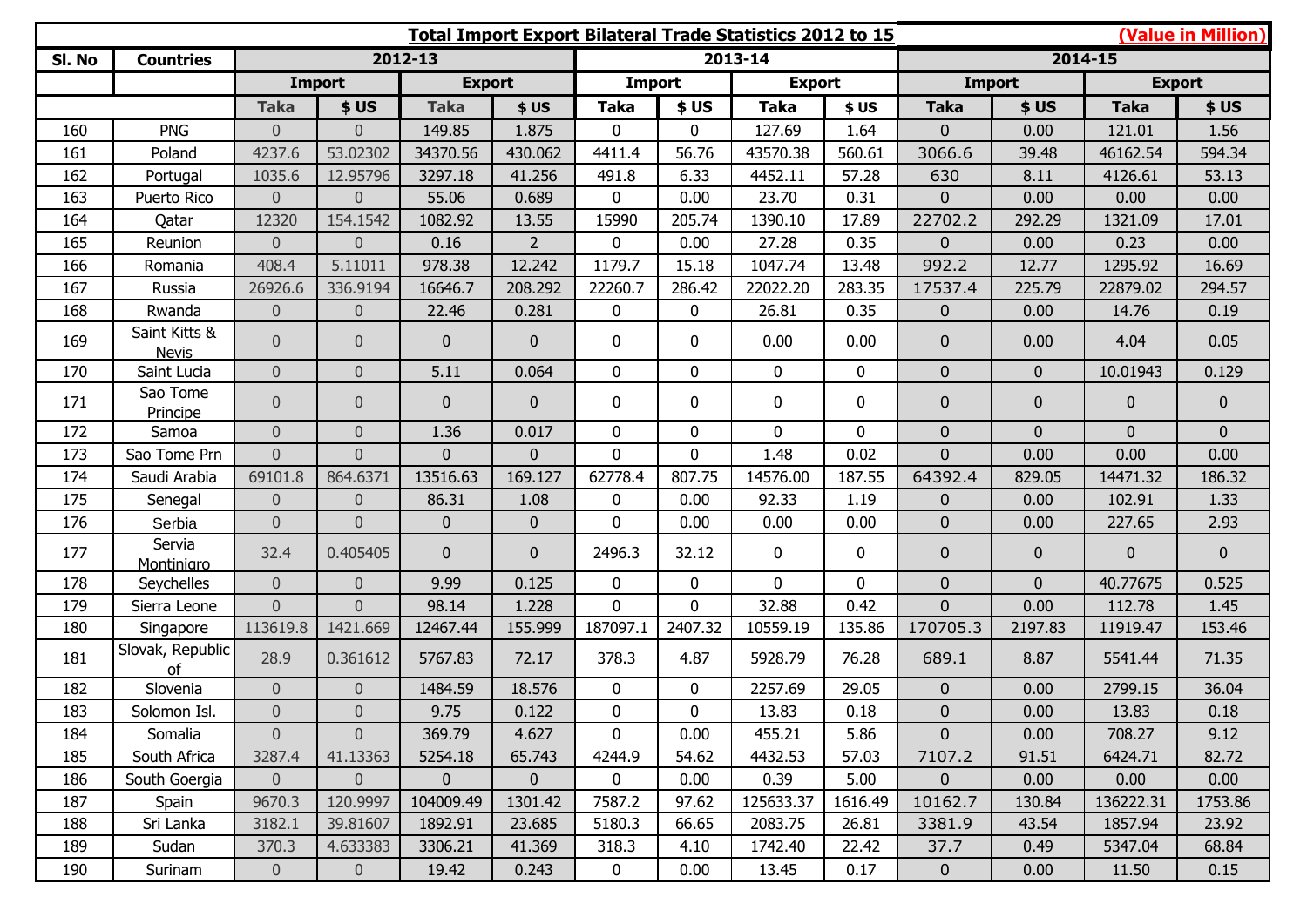| <b>Total Import Export Bilateral Trade Statistics 2012 to 15</b> |                             |                  |                  |                |                |                |             |               |             |                |                |               | (Value in Million) |  |
|------------------------------------------------------------------|-----------------------------|------------------|------------------|----------------|----------------|----------------|-------------|---------------|-------------|----------------|----------------|---------------|--------------------|--|
| SI. No                                                           | <b>Countries</b>            |                  |                  | 2012-13        |                |                |             | 2013-14       |             | 2014-15        |                |               |                    |  |
|                                                                  |                             |                  | <b>Import</b>    | <b>Export</b>  |                | <b>Import</b>  |             | <b>Export</b> |             | <b>Import</b>  |                | <b>Export</b> |                    |  |
|                                                                  |                             | <b>Taka</b>      | \$US             | <b>Taka</b>    | \$US           | Taka           | \$US        | Taka          | \$US        | <b>Taka</b>    | \$US           | <b>Taka</b>   | \$US               |  |
| 191                                                              | Swaziland                   | 26.3             | 0.329079         | 402.64         | 5.038          | 2.9            | 0.04        | 425.05        | 5.47        | $\overline{0}$ | 0.00           | 150.45        | 1.94               |  |
| 192                                                              | Sweden                      | 4885.3           | 61.12738         | 32287.04       | 403.992        | 5395           | 69.42       | 32777.94      | 421.74      | 8749.2         | 112.65         | 35732.70      | 460.06             |  |
| 193                                                              | Switzerland                 | 14788.3          | 185.0388         | 9700.77        | 121.381        | 18175.7        | 233.86      | 9675.44       | 124.49      | 17039.9        | 219.39         | 9733.84       | 125.32             |  |
| 194                                                              | Syrian, Arab<br>Republic of | 90.8             | 1.136136         | 1438.96        | 18.005         | 0              | $\mathbf 0$ | 1613.31       | 20.76       | 71.6           | 0.92           | 682.10        | 8.78               |  |
| 195                                                              | Taiwan                      | 58715.9          | 734.6834         | 3836.96        | 48.01          | 71496.7        | 919.93      | 4451.80       | 57.28       | 63523.1        | 817.86         | 6091.27       | 78.43              |  |
| 196                                                              | Tajikistan                  | $\overline{0}$   | $\overline{0}$   | 40.28          | 0.504          | 3967.3         | 51.05       | 6.68          | 0.09        | 3821.3         | 49.20          | 18.72         | 0.24               |  |
| 197                                                              | Tanzania                    | 905.1            | 11.32508         | 207.79         | 2.6            | 627.1          | 8.07        | 127.07        | 1.64        | 967.4          | 12.46          | 391.38        | 5.04               |  |
| 198                                                              | Tazikistan                  | 6832.4           | 85.49049         | $\overline{0}$ | $\mathbf{0}$   | 0              | 0.00        | 0.00          | 0.00        | $\overline{0}$ | 0.00           | 0.00          | 0.00               |  |
| 199                                                              | Thailand                    | 55137.6          | 689.9099         | 7543.57        | 94.389         | 57620.7        | 741.39      | 3079.11       | 39.62       | 53245.4        | 685.53         | 2544.39       | 32.76              |  |
| 200                                                              | Togo                        | $\boldsymbol{0}$ | $\overline{0}$   | 24.78          | 0.31           | 0              | 0           | 17.33         | 0.22        | $\mathbf{0}$   | 0.00           | 16.16         | 0.21               |  |
| 201                                                              | Tokelau Isl.                | $\overline{0}$   | $\overline{0}$   | 12.07          | 0.151          | $\overline{0}$ | $\mathbf 0$ | 23.55         | 0.30        | $\overline{0}$ | 0.00           | 13.98         | 0.18               |  |
| 202                                                              | Tonga                       | $\mathbf 0$      | $\overline{0}$   | 0.32           | $\overline{4}$ | 0              | $\mathbf 0$ | 0.70          | 9.00        | $\overline{0}$ | 0.00           | 2.64          | 0.03               |  |
| 203                                                              | Trinidad &<br>Tobago        | $\overline{0}$   | $\overline{0}$   | 51.55          | 0.645          | 0              | $\mathbf 0$ | 21.92         | 0.28        | $\mathbf{0}$   | 0.00           | 40.85         | 0.53               |  |
| 204                                                              | Tunisia                     | 9112.3           | 114.0178         | 121.48         | 1.52           | 8611.6         | 110.80      | 129.87        | 1.67        | 14256.1        | 183.55         | 157.98        | 2.03               |  |
| 205                                                              | Turkey                      | 17855            | 223.4109         | 50974.09       | 637.814        | 14248.3        | 183.33      | 66543.63      | 856.20      | 12374.5        | 159.32         | 55990.98      | 720.88             |  |
| 206                                                              | Turkmenistan                | 13031.5          | 163.0568         | $\mathbf{0}$   | $\mathbf{0}$   | 15864.1        | 204.12      | 0.00          | 0.00        | 21351.6        | 274.90         | 3.26          | 0.04               |  |
| 207                                                              | U.A.E                       | 61721.7          | 772.2935         | 20079.66       | 251.247        | 72438.5        | 932.04      | 19068.37      | 245.35      | 65098.4        | 838.14         | 22760.65      | 293.04             |  |
| 208                                                              | U.K                         | 20877            | 261.2237         | 220971.21      | 2764.905       | 31430.1        | 404.40      | 226766.36     | 2917.74     | 25686.9        | 330.72         | 248967.46     | 3205.45            |  |
| 209                                                              | U.S.A                       | 42948.5          | 537.3936         | 433134.59      | 5419.602       | 64990.6        | 836.21      | 433959.02     | 5583.62     | 53636.6        | 690.57         | 449199.40     | 5783.44            |  |
| 210                                                              | Uganda                      | 935.1            | 11.70045         | 204.91         | 2.564          | 473.1          | 6.09        | 188.08        | 2.42        | 183.6          | 2.36           | 160.70        | 2.07               |  |
| 211                                                              | Ukraine                     | 8350.2           | 104.482          | 289.31         | 3.62           | 15573          | 200.37      | 333.81        | 4.30        | 14680.3        | 189.01         | 207.92        | 2.68               |  |
| 212                                                              | Uruguay                     | 5704             | 71.37137         | 342.86         | 4.29           | 4116.1         | 52.96       | 338.47        | 4.36        | 4048.9         | 52.13          | 399.07        | 5.14               |  |
| 213                                                              | Uzbekistan                  | 43625            | 545.8584         | 520.28         | 6.51           | 45301.6        | 582.88      | 624.87        | 8.04        | 48205.6        | 620.65         | 809.87        | 10.43              |  |
| 214                                                              | Vanuatu                     | 27854.2          | 348.526          | 7.03           | 0.088          | 0              | 0.00        | 16.87         | 0.22        | $\mathbf 0$    | 0.00           | 17.79         | 0.23               |  |
| 215                                                              | Vatican City                | $\overline{0}$   | $\overline{0}$   | $\overline{0}$ | $\mathbf{0}$   | $\mathbf 0$    | 0.00        | 0.00          | 0.00        | $\overline{0}$ | 0.00           | 1.09          | 0.01               |  |
| 216                                                              | Venezuela                   | $\boldsymbol{0}$ | $\overline{0}$   | 213.07         | 2.666          | 0              | 0.00        | 293.78        | 3.78        | $\overline{0}$ | 0.00           | 63.84         | 0.82               |  |
| 217                                                              | Vietnam                     | $\overline{0}$   | $\overline{0}$   | 3055.98        | 38.238         | 45251.2        | 582.23      | 4349.06       | 55.96       | 46577.4        | 599.68         | 4085.44       | 52.60              |  |
| 218                                                              | Virgen Isl.                 | $\boldsymbol{0}$ | $\boldsymbol{0}$ | 29.33          | 0.367          | $\mathbf 0$    | $\mathbf 0$ | $\mathbf 0$   | $\mathbf 0$ | $\overline{0}$ | $\overline{0}$ | $\mathbf{0}$  | $\mathbf{0}$       |  |
| 219                                                              | Western Sahara              | $\overline{0}$   | $\overline{0}$   | $\overline{0}$ | $\mathbf{0}$   | $\mathbf 0$    | $\mathbf 0$ | $\mathbf 0$   | $\mathbf 0$ | $\overline{0}$ | $\overline{0}$ | 0.7767        | 0.01               |  |
| 220                                                              | Yemen, Arab<br>Republic of  | 117.6            | 1.471471         | 297.62         | 3.724          | 783.5          | 10.08       | 383.32        | 4.93        | 153.7          | 1.98           | 415.53        | 5.35               |  |
| 221                                                              | Zambia                      | 2471.4           | 30.92342         | 2.16           | 0.027          | 4378.2         | 56.33       | 47.49         | 0.61        | 2334           | 30.05          | 15.69         | 0.20               |  |